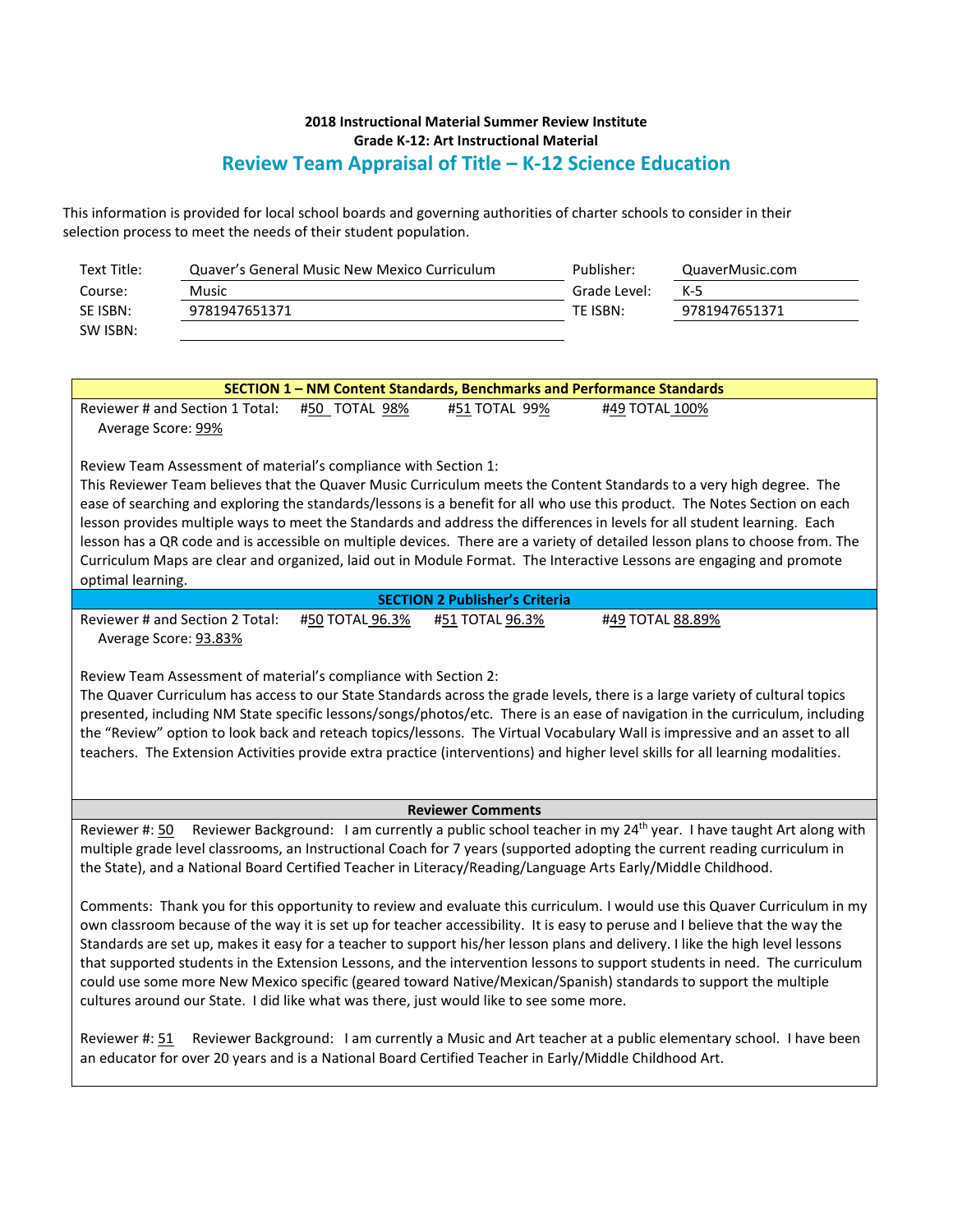Comments: Thank you for this opportunity to review and evaluate this curriculum. The high level of student engagement in the completeness of this curriculum would make this an excellent choice in any elementary general music program. I like the fact that students can use the QR codes on their one-to-one devices. The ability to use this program on the interactive white board is a bonus. This program encompasses all of the five art areas, including visual and performing art.

Reviewer #: 49 Reviewer Background: I am currently an elementary performing arts teacher in my 14th year of teaching. I am certified for Orff Level1 and has a BFA in theatre and dance.

Comments: Thank you for this opportunity to review and evaluate this curriculum. I enjoyed how user-friendly this curriculum is. It provides a high level of engagement. There are many extensions that allow students to generate their own ideas taking it beyond music into dance and theater. There are some examples of Native American music, but none specific to New Mexico culture. I think students would be open to many possibilities with this program to interact with the latest recording/mixing technologies.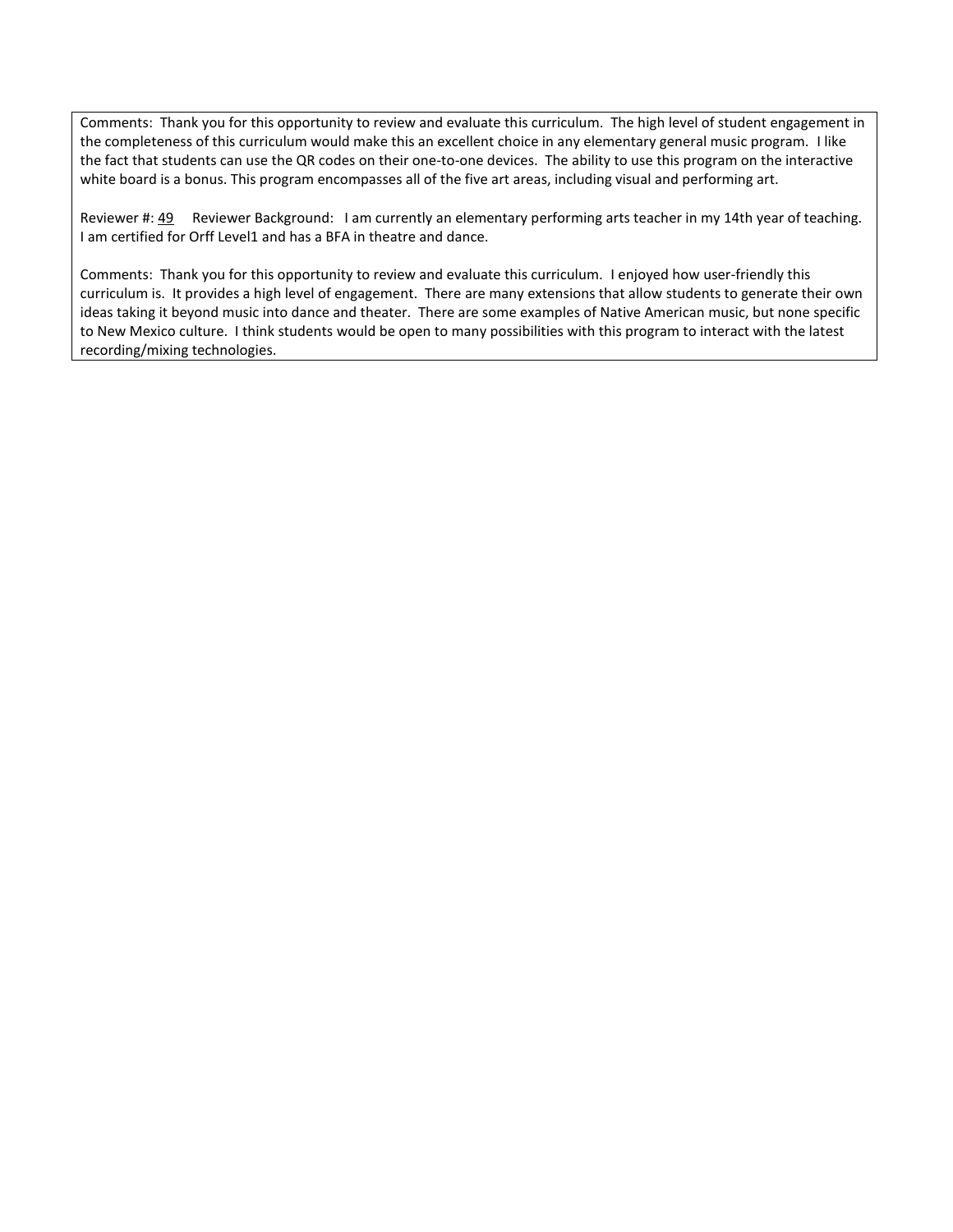## **2018 Instructional Material Summer Review Institute Grade K-12: Art Instructional Material Review Team Appraisal of Title – K-12 Science Education**

This information is provided for local school boards and governing authorities of charter schools to consider in their selection process to meet the needs of their student population.

| Text Title:                                                                                                                              |                                 | Quaver's General Music New Mexico Curriculum       |                                                                     | Publisher:   | QuaverMusic.com                                                                                                       |  |  |  |
|------------------------------------------------------------------------------------------------------------------------------------------|---------------------------------|----------------------------------------------------|---------------------------------------------------------------------|--------------|-----------------------------------------------------------------------------------------------------------------------|--|--|--|
| Course:                                                                                                                                  | Music                           |                                                    |                                                                     | Grade Level: | $6-8$                                                                                                                 |  |  |  |
| SE ISBN:                                                                                                                                 | 9781947651395                   |                                                    |                                                                     | TE ISBN:     | 9781947651395                                                                                                         |  |  |  |
| SW ISBN:                                                                                                                                 |                                 |                                                    |                                                                     |              |                                                                                                                       |  |  |  |
|                                                                                                                                          |                                 |                                                    |                                                                     |              |                                                                                                                       |  |  |  |
|                                                                                                                                          |                                 |                                                    |                                                                     |              |                                                                                                                       |  |  |  |
| SECTION 1 - NM Content Standards, Benchmarks and Performance Standards                                                                   |                                 |                                                    |                                                                     |              |                                                                                                                       |  |  |  |
| Reviewer # and Section 1 Total:<br>#50 TOTAL 97%<br>#51 TOTAL 98%<br>#49 TOTAL 91%                                                       |                                 |                                                    |                                                                     |              |                                                                                                                       |  |  |  |
| Average Score: 95.3%                                                                                                                     |                                 |                                                    |                                                                     |              |                                                                                                                       |  |  |  |
|                                                                                                                                          |                                 |                                                    |                                                                     |              |                                                                                                                       |  |  |  |
| Review Team Assessment of material's compliance with Section 1: The Quaver Curriculum Grades 6-8 meet the NM Content                     |                                 |                                                    |                                                                     |              |                                                                                                                       |  |  |  |
| Standards, Benchmarks, and Performance Standards. The Reviewers' found that:                                                             |                                 |                                                    |                                                                     |              |                                                                                                                       |  |  |  |
| *High degree of lesson complexity -lessons contain a lot of scaffolding and address all levels of learning styles                        |                                 |                                                    |                                                                     |              |                                                                                                                       |  |  |  |
| *Many examples of diverse cultures                                                                                                       |                                 |                                                    |                                                                     |              |                                                                                                                       |  |  |  |
| *Lesson components in each of the 5 Arts Disciplines                                                                                     |                                 |                                                    |                                                                     |              |                                                                                                                       |  |  |  |
| *Project-based learning; developmentally appropriate and support deeper learning goals presented through the 21 <sup>st</sup> century    |                                 |                                                    |                                                                     |              |                                                                                                                       |  |  |  |
| skills                                                                                                                                   |                                 |                                                    |                                                                     |              |                                                                                                                       |  |  |  |
|                                                                                                                                          |                                 | *Rich examples in history and culture to draw from |                                                                     |              |                                                                                                                       |  |  |  |
|                                                                                                                                          |                                 |                                                    |                                                                     |              |                                                                                                                       |  |  |  |
|                                                                                                                                          |                                 |                                                    | <b>SECTION 2 Publisher's Criteria</b>                               |              |                                                                                                                       |  |  |  |
|                                                                                                                                          | Reviewer # and Section 2 Total: | #50 TOTAL 96.15%                                   | #51 TOTA L96.15%                                                    |              | #49 TOTAL 96.15%                                                                                                      |  |  |  |
| Average Score: 96.15%                                                                                                                    |                                 |                                                    |                                                                     |              |                                                                                                                       |  |  |  |
|                                                                                                                                          |                                 |                                                    |                                                                     |              |                                                                                                                       |  |  |  |
|                                                                                                                                          |                                 |                                                    |                                                                     |              | Review Team Assessment of material's compliance with Section 2: Review Team Assessment of Occurrences in Section 2 of |  |  |  |
| the Quaver Curriculum:                                                                                                                   |                                 |                                                    |                                                                     |              |                                                                                                                       |  |  |  |
| $\bullet$                                                                                                                                |                                 |                                                    | There were diverse examples of student and teacher assessment       |              |                                                                                                                       |  |  |  |
| Technology was user friendly<br>$\bullet$                                                                                                |                                 |                                                    |                                                                     |              |                                                                                                                       |  |  |  |
| Large variety of cultural lessons<br>$\bullet$                                                                                           |                                 |                                                    |                                                                     |              |                                                                                                                       |  |  |  |
| Learning progressions are evident<br>$\bullet$                                                                                           |                                 |                                                    |                                                                     |              |                                                                                                                       |  |  |  |
| $\bullet$                                                                                                                                |                                 |                                                    | The content appears personally relevant to students' interest/lives |              |                                                                                                                       |  |  |  |
|                                                                                                                                          |                                 |                                                    |                                                                     |              |                                                                                                                       |  |  |  |
| <b>Reviewer Comments</b>                                                                                                                 |                                 |                                                    |                                                                     |              |                                                                                                                       |  |  |  |
| Reviewer Background: I am currently a public school teacher in her 24 <sup>th</sup> year. I have taught Art along with<br>Reviewer #: 50 |                                 |                                                    |                                                                     |              |                                                                                                                       |  |  |  |
| multiple grade level classrooms, an Instructional Coach for 7 years (supported adopting the current reading curriculum in                |                                 |                                                    |                                                                     |              |                                                                                                                       |  |  |  |
| the State), and a National Board Certified Teacher in Literacy/Reading/Language Arts Early/Middle Childhood.                             |                                 |                                                    |                                                                     |              |                                                                                                                       |  |  |  |
| Comments: I was impressed by the interactive games and assessments in the curriculum. The engagement tasks were                          |                                 |                                                    |                                                                     |              |                                                                                                                       |  |  |  |
| evident and will keep the interest of the students and teachers. The resources will be invaluable tools to support a teacher             |                                 |                                                    |                                                                     |              |                                                                                                                       |  |  |  |
| throughout the entire year.                                                                                                              |                                 |                                                    |                                                                     |              |                                                                                                                       |  |  |  |
|                                                                                                                                          |                                 |                                                    |                                                                     |              |                                                                                                                       |  |  |  |

Reviewer #: 51 Reviewer Background: I am currently a Music and Art teacher at a public elementary school. I have been an educator for over 20 years and I am a National Board Certified Teacher in Early/Middle Childhood Art.